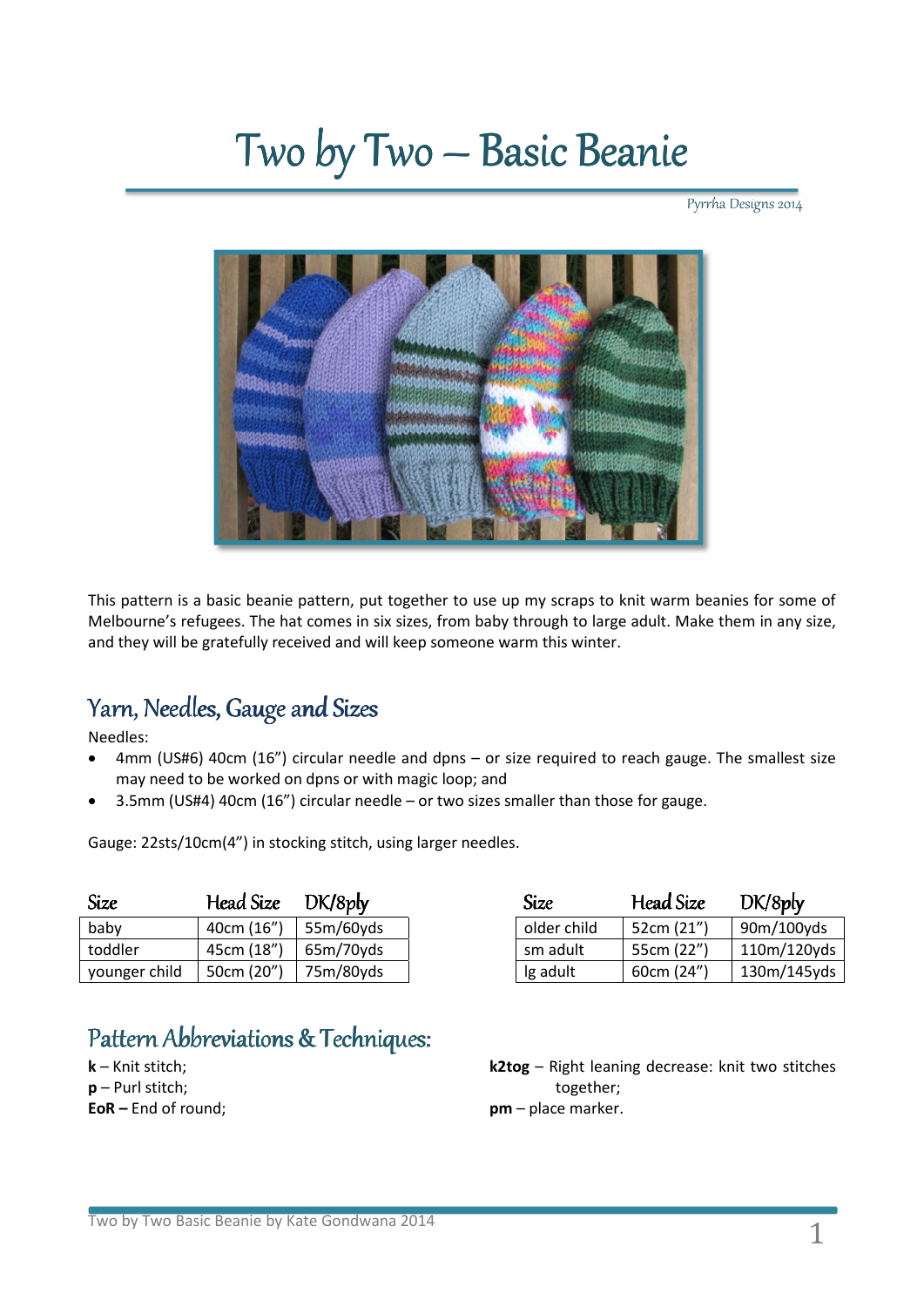## Cast On:

Using smaller needles, cast on 72, 80, (88, 96), 104, 112 sts. Being careful not to twist, join in the round and place marker for EoR.

Ribbing: [k2, p2] repeat around.

Work a further 7, 7, (9, 9), 11, 11 rounds in ribbing pattern as set, for a total of 8, 8, (10, 10), 12, 12 ribbing rounds.

Change to larger needles, and knit round. Continue to knit every round, until hat measures:

9.5, 11, (12, 13.5), 14, 14.5cm, or 3.75, 4.25, (4.75, 5.25), 5.5, 5.75", from the cast-on edge.

#### **Crown Decrease Set-up Round – 8sts decreased:**

**Baby:** [k7, k2tog, pm] repeat around **Toddler:** [k8, k2tog, pm] repeat around **Younger Child:** [k9, k2tog, pm] repeat around **Older Child:** [k10, k2tog, pm] repeat around **Small Adult:** [k11, k2tog, pm] repeat around **Large Adult:** [k12, k2tog, pm] repeat around

**R1:** Knit one round. **R2:** [Knit to 2sts before marker, k2tog] repeat around – 8sts decreased.

Repeat **R1** and **R2** until 32sts remain, changing to dpns when necessary. Then work **R2** only until 8sts remain. Break yarn and drawn through the stitches, tighten the loop and sew in the end securely.

## Finishing:

Sew in the ends securely. Optional: wet block over a balloon to even out colourwork and stripes.

### Options:

Use up more scraps by working stripe sequences or simple colourwork.

#### **Jogless Stripes Method:**

This method prevents the little step that happens when changing colours with stripes in the round.

**R1:** Knit to marker.

**R2:** Remove marker, slip 1 stitch, replace marker, then knit to marker. The EoR marker moves by one stitch each colour change.

Continue knitting the stripe until it's the desired thickness. Repeat **R1** and **R2** for each colour change.